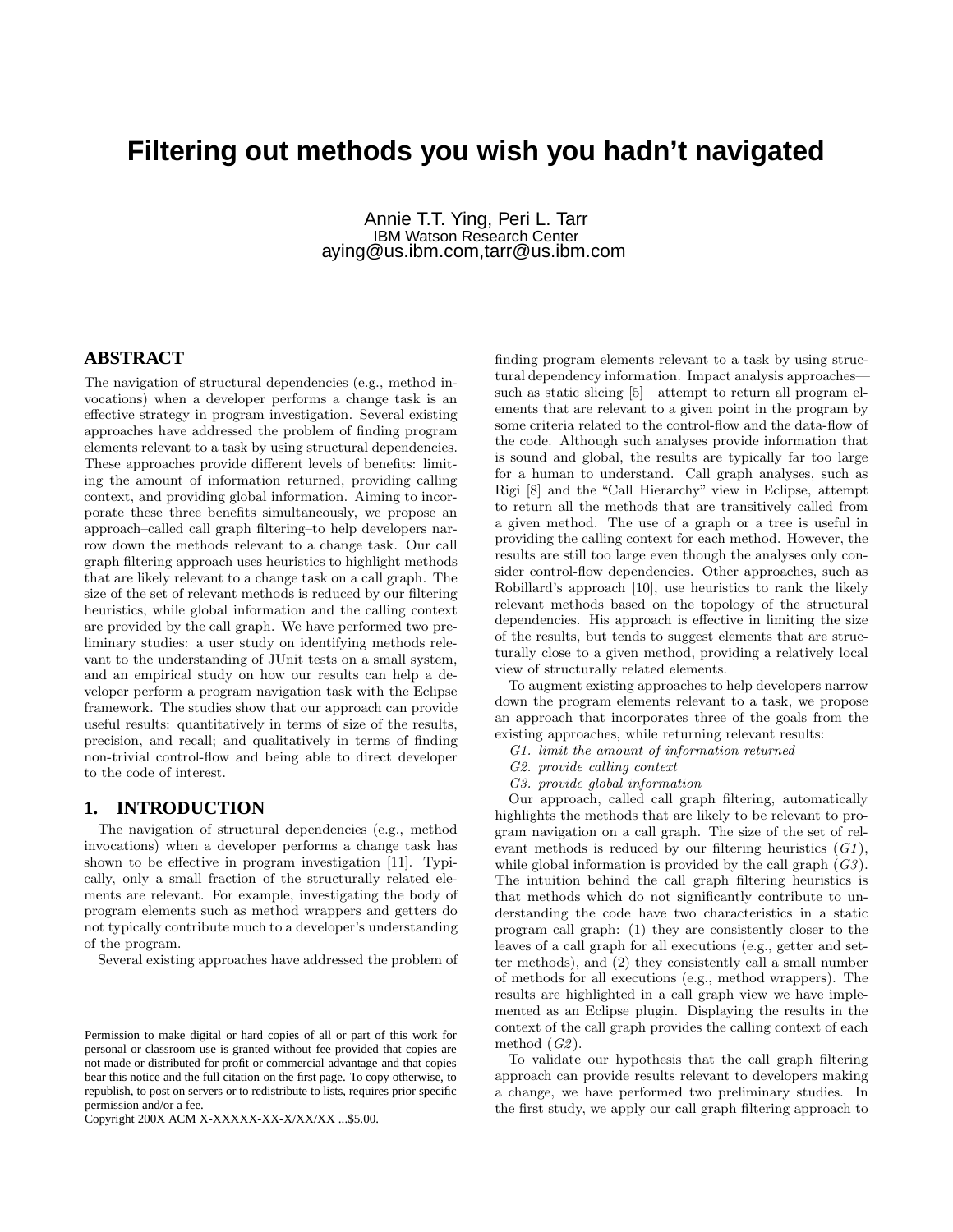the specific problem of identifying the set of methods that are relevant to understanding a JUnit [1] test case (MRUT). MRUTs are important to identify during a change task involving a JUnit test case because a JUnit test case may invoke numerous methods transitively, and this space of invoked methods is too large for a human to manage. Fortunately, only a small subset of these methods are likely relevant. We use call graph filtering to eliminate irrelevant methods from the set of methods that can be invoked, transitively, from a JUnit test case. We validate our approach by analyzing four JUnit test cases against the MRUTs which subjects from an empirical study have indicated to be relevant to each of the test cases. The results show that our approach can identify a small set of MRUTs, covering a good portion of what the subjects think are relevant (i.e., recall) and without a lot of noise (i.e., precision). Moreover, our qualitative analysis reveals that our approach is effective at filtering out several types of irrelevant methods to understanding a JUnit test case.

In the second study, we focus on how the results returned by our approach can be helpful to a developer performing a change task in a large system, Eclipse. We chose two real tasks we encountered during the implementation of the filtered call tree view. We found that the results returned by our approach was able to direct a developer to the relevant code when performing the tasks.

The rest of the paper is organized as follows: Section 2 describes the call graph filtering approach and its implementation. Section 3 presents two preliminary studies validating our approach. Section 4 discusses related work, followed by the conclusion in Section 5.

## **2. CALL GRAPH FILTERING**

In this section, we walk through the design and implementation of our approach with respect to the three goals we stated in Section 1. Each of the following subsections focuses on one of the goals.

## **2.1 Call graph** (G3. Global information)

Conceptually, our approach involves three steps. First, our approach takes as input a method (or a constructor) of interest. Second, our approach then produces a call graph rooted at the given element. A call graph is a graph in which a node represents a method (or a constructor) and a directed edge  $(a,b)$  represents that method a invokes method b. Finally, our approach highlights the methods that are likely to be relevant using filtering heuristics, described in the following section.

In our implementation, we use static call graphs generated by the T.J. Watson Libraries for Analysis (WALA) [2]. WALA provides static analysis capabilities for Java bytecode. The call graph analyses from WALA we use is based on the rapid type analysis (RTA)[4]. The reason behind choosing WALA and the RTA algorithm is that RTA is a practical algorithm, unlike other object or path sensitive analyses, and the WALA implementation of the algorithm reduces the deficiency of RTA by handling some common cases in an object sensitive manner, e.g., an edge from new Thread(atm).start to atm.run. We configure the call graph computation to include library calls. For example, a call to the JUnit framework assertEquals(money1,money2) eventually calls the application method Money.equals. If we had stopped expanding the call graph at assertEquals, which is the treatment in the Eclipse "Call Hierarchy" view, we would have missed Money.equals.

#### **2.2 Filtering heuristics** (G2. Limiting result size)

To limit the information given by the call graph, we have developed two heuristics to filter out methods in the call graph that are likely irrelevant during program investigation:

The Don't-hit-bottom heuristic filters out methods closer to the leaf of a call graph. Such methods include getters (a method whose sole purpose is to access a field) and setters (a method whose sole purpose is to write to a field). Inspecting the body of such methods typically do not add value to the developer's understanding of the program. We can configure the definition of "bottom" by adjusting the parameter pbottom, which indicates the minimum number of methods in the callee chain for the given method to be considered as relevant.

The Skip-small-methods heuristic filters out methods with a small number of callees. This heuristic can filter out methods such as delegation methods which are not likely to contribute to the understanding of the application logic. We can configure the definition of "small" by adjusting the parameter  $p_{small}$ , which indicates the minimum number of direct callees for the given method to be considered as relevant.

### **2.3 Filtered call tree view** (G1. Context information)

The results inferred by the heuristics are highlighted in a call tree view. The call tree view is a tree representation of the call graph. If method a calls method b, and method c calls b, then b would be represented as two nodes. The method's calling context, the parent of each method in the tree, is readily available in the call tree view.

We have implemented our call graph filtering approach as an Eclipse plugin. Figure 1 provides a screen shot of our tool. (The underlines, squared box, and rounded box are added to the image to assist the discussion in Section 3.2.)

## **3. VALIDATION**

To validate our hypothesis that our call graph filtering approach can provide results relevant to developers making a code change, we have performed two preliminary studies. The first study focuses on tasks involving JUnit test case, and the second one on program navigation in the Eclipse code base.

## **3.1 ATM study on MRUTs**

This study evaluates how good our call graph filtering applies to a specific problem: identifying methods relevant to the understanding of a test (MRUTs). We apply our approach to find MRUTs in a small application, an automated teller machine (ATM) [3]. The system contains 48 files. We validate the MRUTs of which subjects from an empirical study have indicated to be relevant to each of the test cases. The first part of the study assesses the accuracy of the MRUTs by comparing our results to the MRUTs identified by the author of the test cases. The second part of the study evaluates the interestingness of the results by study-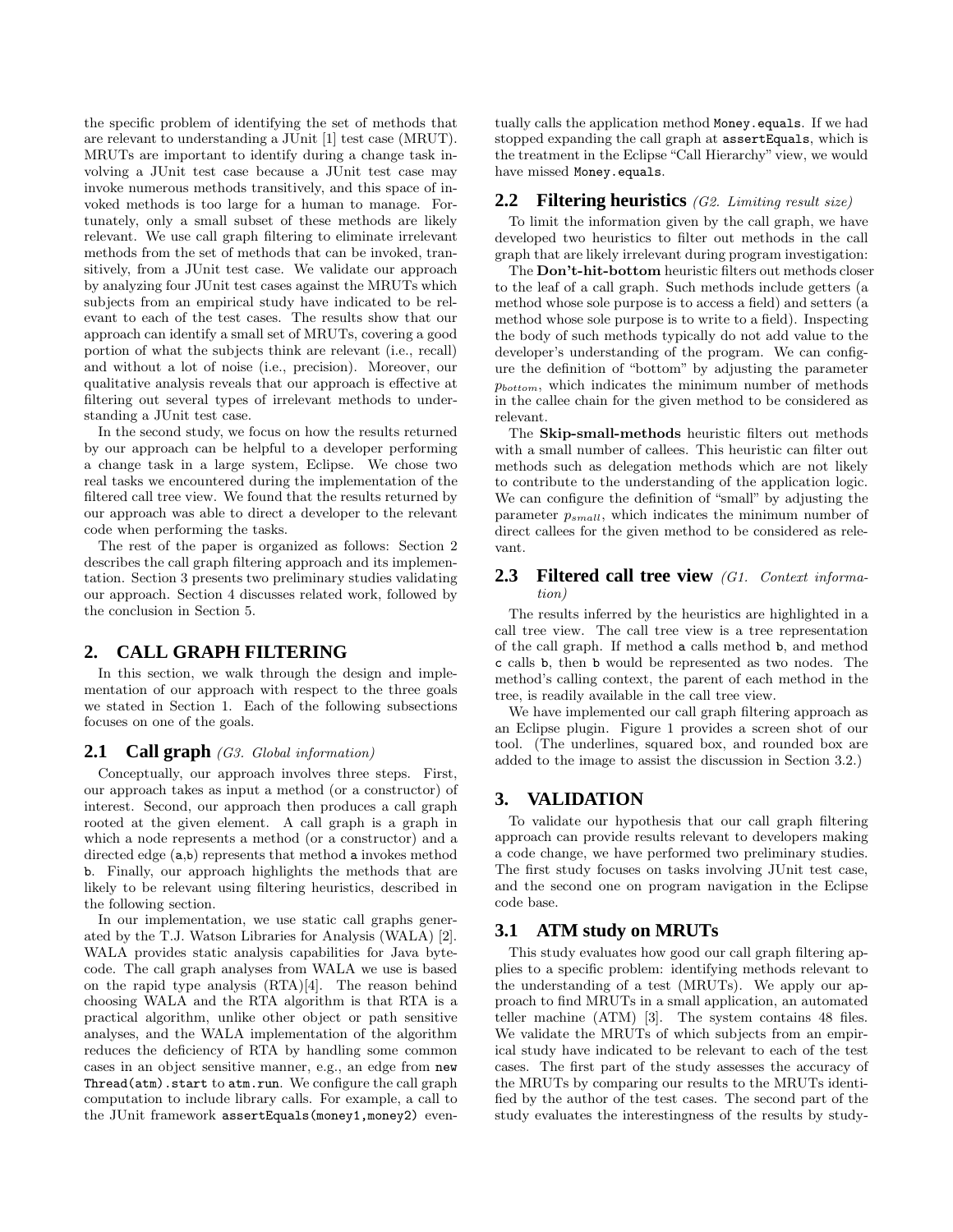precision recall h-mean reduction transfer 0.700 0.636 0.666 7.1 withdrawInsufficient 0.600 0.600 0.600 7.1 startupShutdown 0.100 0.167 0.125 4.9  $\frac{1}{\cosh\text{Dispenser}}$  0.500 0.429 0.462 3.2 average 0.475 0.458 0.466 5.6

Table 1: Quantitative results for top 10

ing MRUTs that novice developers missed to identify but are correctly recommended by our tool. The rest of this section describes each of part of the study.

#### *Part 1: Accuracy*

The first part of this study involves assessing the accuracy of the MRUTs suggested by our tool with respect to the MRUTs declared by the author of the test cases. We asked the author to identify MRUTs of four JUnit test cases from the ATM system. We evaluate our results to the MRUTs identified by the author using precision and recall, two popular evaluation measures from the information retrieval community. Precision measures, of all the results returned by our tool, how much of which are the MRUTs identified by the author of the test cases. Recall measures, of all the methods the author indicated as MRUTs, how much of which are returned by our tool. To compare the precision-recall pair of measures across different result sets, we combine the two measures into one, called harmonic mean, also a popular measure from the information retrieval community. More formally, if  $r$  is the set of results returned by our tool and  $t$ is the set of MRUTs declared by the author, then precision can be expressed as  $\frac{|r \cap t|}{|r|}$ , recall as  $\frac{|r \cap t|}{|t|}$  and harmonic mean as  $\frac{2 \times precision \times recall}{precision + recall}$ . In addition to the quantitative measures, we also analyzed qualitatively the types of irrelevant methods that our approach was able to filter out.

Tables 1 and 2 present the precision and recall in the two settings of the approach each of which uses a parameter setting that gives the top 10 and the top 15 results, respectively. The first column in the table lists the tests in question. Our approach achieves up to precision of 70% and recall of 63.6% for the top 10 results, and on average achieves precision of 47.5% and recall of 45.8%; the size reduction was 7.1x. As for the top 15 results, our approach achieves up to precision of 50% and recall of 63.6%, and on average achieves precision of 41.4% and recall of 52.5%; the size reduction was up to 5.1x. The precision of the test startUpShutDown is particularly low because many of the calls are not captured in a static call graph due to dynamic dispatch; thus, our filtering approach cannot return such calls. Using a dynamic call graph can improve the precision, and we plan to explore this as future work.

Our tool successfully filters out several types of methods that are not MRUTs:

Mock objects are used in unit tests to help isolate the part of the system to be tested, often implemented as delegation design pattern. Although a good software engineering

Table 2: Quantitative results for top 15

|                      | precision | recall | $_{\rm h-mean}$ | reduction |
|----------------------|-----------|--------|-----------------|-----------|
| transfer             | 0.500     | 0.636  | 0.560           | 5.1       |
| withdrawInsufficient | 0.500     | 0.700  | 0.583           | 5.1       |
| startupShutdown      | 0.154     | 0.333  | 0.211           | 3.8       |
| cashDispenser        | 0.500     | 0.429  | 0.462           | 3.2       |
| average              | 0.41.1    | 0.525  | 0.462           | 4.3       |

practice, the use of mock objects can obscure the understanding of a test because such objects do not contribute to any actual functionality of the system. Our approach correctly filters out all the calls to mock objects, none of which were declared to be a MRUT by the author.

Getters and setters are methods whose sole purpose is to read from or write to a field, respectively. These methods do not contribute to the functionality of the system, but the use of these methods is a good object-oriented programming practice to encapsulate internal data in an object. Of the 37 MRUTs identified by the author of the four test cases, only one setter method, CashDispenser.setInitialCash, was significant to the understanding of one of the test cases. Our approach correctly eliminates all getters and setters.

## *Part 2: Interestingness*

The second part of the study assesses the interestingness of the results returned by our approach, by analyzing what novice developers miss when they examined a test. We asked three subjects, none of whom had seen the code before, to identify the MRUTs of the four test cases. All the subjects were researchers at IBM Watson Research Center, and all of them declared that they were at least "proficient" in Java programming. The subjects were allowed to use any features from the standard installation of Eclipse for Java developers.

Our approach was able to highlight MRUTs missed by the novice developers in our empirical study. If these developers were to use our tool, they may have identified these missing MRUTs:

Retaining non-trivial control flow. Our tool can return methods that are involved in non-trivial control flow, such as forking a thread. In Java, one way to fork a thread is to call Thread.start. In our study, two out of three novice subjects missed to inspect the method atm.run and all the methods transitively called from the method. These methods the subjects neglected to examine actually form the majority of the methods invoked from a test case. When we asked the subjects why they did not inspect atm.run at the end of the study, they admitted that they did not know or forgot that when a thread is forked after calling Thread.start, the method atm.run is eventually invoked in the forked thread. Our approach which was able to infer atm.run may have helped these two subjects in reasoning about such non-trivial control flow. The "Call Hierarchy" view in Eclipse cannot return this call, although the debugger obviously can do so.

Confusion on methods with similar names. Our analysis based on structural dependencies has the advantage that the results are independent of the quality of the identifiers. Using the name of a method is a common strategy developers use to locate code of interest, but this strategy can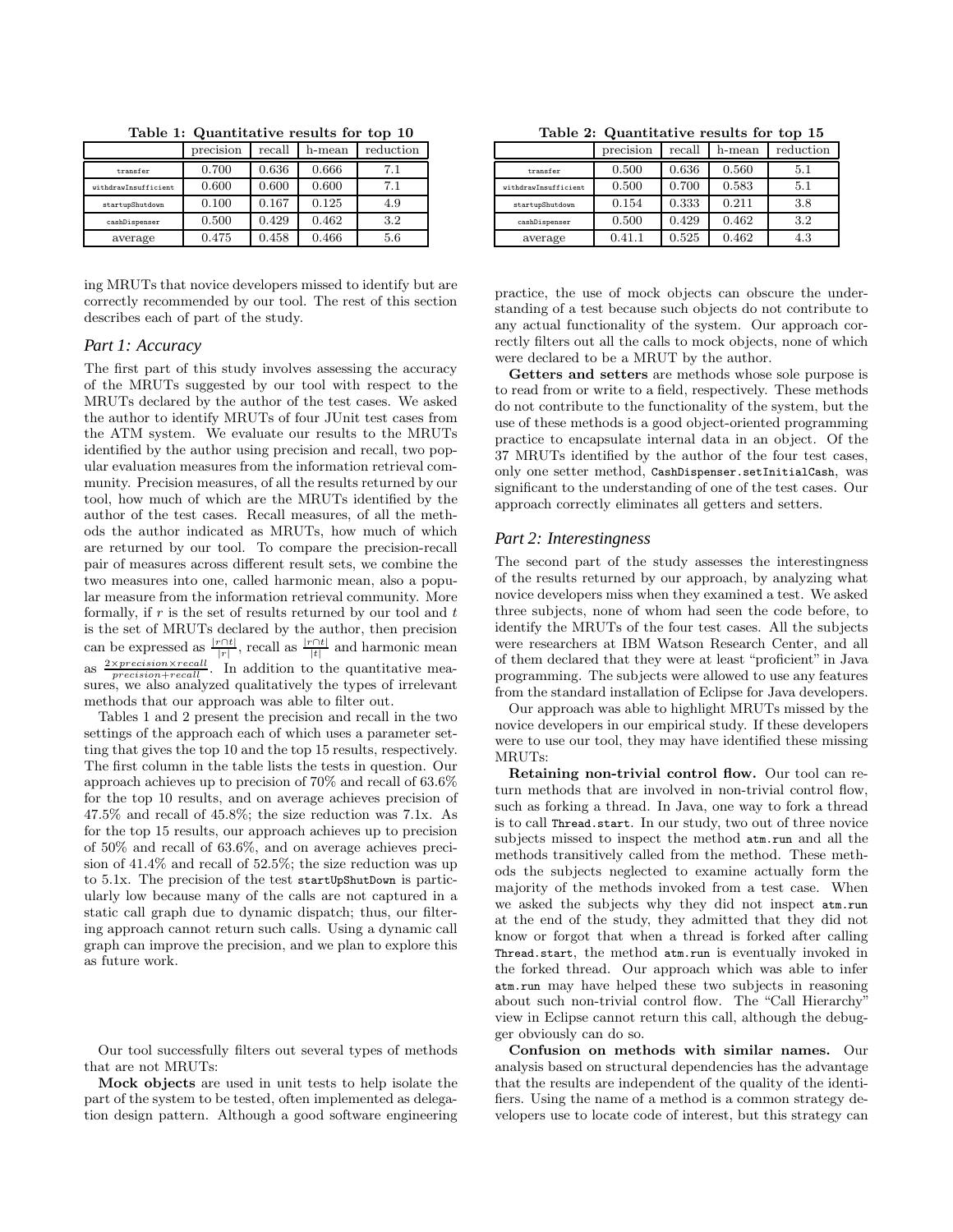sometimes be misleading. In our study, one subject mistakenly reported seven calls which were not invoked at all from the test case, because the name of the test case was similar to those methods he reported. The results from our tool summarize the structural information that are transitively called by a test may have helped this subject in reasoning the methods that are possibly called from the test case.

#### *Conclusion*

Our approach was able to eliminate common types of irrelevant methods: mock objects, getters, and setters. The precision and recall of our initial prototype may seem low, but it gave a good reduction in size and it has potential to improve, for example, by using more precise call graph information from dynamic data.

#### **3.2 Eclipse study on program navigation**

The second study focuses on how the results from our approach can help a developer perform a change task in a large system, Eclipse. We chose two real tasks we encountered during the implementation of our filtered call tree view. For each task, we describe the task, how we investigated the task, and whether our call graph filtering approach can help.

#### *Task 1*

The first task involves figuring out how to display different Eclipse style images beside Java program elements depending on the modifiers on the declaration. For example, a constructor is denoted with a "C" in the image, and a public method is denoted with a green square in the image. Our initial thought was to examine the code of the Eclipse "Call Hierarchy" view, as that view has similar functionality we wanted to implement. We first guessed that the "Call Hierarchy" view would be a subclass of the class ViewPart, which is the abstract base class for all views in Eclipse. Indeed, we found the class CallHierarchyViewPart in the JDT UI project. From the class-level JavaDoc of ViewPart, we found out that CallHierarchyViewPart.createPartControl deserved further investigation as it is triggered when Eclipse creates a ViewPart. Thus, we could use our filtered call tree rooted at CallHierarchyViewPart.createPartControl to help search for the code, shown in Figure 1. We configured our approach to filter out  $p_{bottom}=2$  and  $p_{small}=2$  and only returned nodes in the same project (i.e., JDT UI project) and the system libraries. The method createPartControl<sup>1</sup> calls 17 methods, 7 of which highlighted by our tool. By elimination,  $\emph{createCallHierarchy}$ Viewer and CallHierarchyView  $^2$  looked promising from their names. Finally, we saw CallGraphLabelProvider<sup>3</sup>, the class we were looking for that encapsulates the display of labels on Java elements.

#### *Task 2*

The second task involves figuring out how to open a Java editor given a Java program element. Similar to the first task, we wanted to examine the code of the Eclipse "Call Hierarchy" view as the view has similar functionality we want to implement. Our strategy was to try to look for the registration of an UI trigger associated with the view,

#### Figure 1: Filtered call tree view on the Java label task ua | Canaela | Canaela | Call Hierarchu | 1

| a              |                | Tasks Problems Console Search Call Hierarchy 1.29 Filtered Call free X.                              |
|----------------|----------------|------------------------------------------------------------------------------------------------------|
| $\overline{c}$ |                | CallHierarchyViewPart() - org.edipse.jdt.internal.ui.callhierarchy.CallHierarchyViewPart             |
|                |                | createPartControl(Composite) : void - org.edipse.jdt.internal.ui.callhierarchy.CallHierarchyViewPart |
| ∃ ⊞            |                | initOrientation(): void - org.edipse.jdt.internal.ui.callhierarchy.CallHierarchyViewPart             |
| ∓              | <b>B</b>       | initCallMode(): void - org.eclipse.jdt.internal.ui.callhierarchy.CallHierarchyViewPart               |
| Ŧ              | 盘              | restoreState(IMemento) : void - org.eclipse.jdt.internal.ui.callhierarchy.CallHierarchyViewPart      |
|                | 囲              | restoreSplitterRatio(): void - org.edipse.jdt.internal.ui.callhierarchy.CallHierarchyViewPart        |
|                | 固              | addPartListener() ; void - org.edipse.idt.internal.ui.callhierarchy.CallHierarchyViewPart            |
|                | A              | initContextMenu(IMenuListener, IWorkbenchPartSite, ISelectionProvider) : void - org.eclipse.jo       |
|                | 品              | addResizeListener(Composite) : void - org.eclipse.jdt.internal.ui.callhierarchy.CallHierarchyViev    |
| Ŧ              | 齒              | createHierarchyLocationSplitter(Composite) : void - org.edipse.jdt.internal.ui.callhierarchy.Cal     |
| ۳              | 齹              | createCallHierarchyViewer(Composite) : void - org.eclipse.jdt.internal.ui.callhierarchy.CallHiera    |
|                | Œ              | createKeyListener() : KeyListener - org.edipse.jdt.internal.ui.callhierarchy.CallHierarchyV<br>田     |
|                |                | CallHierarchyViewer(Composite, CallHierarchyViewPart) - org.eclipse.jdt.internal.ui.callhie          |
|                |                | OpenLocationAction(CaliHierarchyViewPart, IWorkbenchSite) - org.eclipse.jdt.interr<br>⊞… ⊜           |
|                |                | CallHierarchyContentProvider(CallHierarchyViewPart) - org.eclipse.jdt.internal.ui.cal<br>$\circ$     |
|                |                | D - A CallHierarchyLabelProvider() - org.edipse.jdt.internal.ui.callhierarchy.CallHierarchy          |
|                |                | dearViewer(): void - org.eclipse.idt.internal.ui.callhierarchy.CallHierarchyViewer<br>E 4            |
|                | Θ              | addKeyListener(KeyListener) : void - org.eclipse.jdt.internal.ui.callhierarchy.CallHierarchy         |
| Ŧ              | 菌              | createLocationViewer(Composite) : void - org.edipse.jdt.internal.ui.callhierarchy.CallHierarchy      |
| Đ              | -- 2           | initDragAndDrop() : void - org.eclipse.jdt.internal.ui.callhierarchy.CallHierarchyViewPart           |
| Ŧ              | -- 28          | showPage(int): void - org.edipse.jdt.internal.ui.callhierarchy.CallHierarchyViewPart                 |
| Ŧ              | - 0            | StatusBarUpdater(IStatusLineManager) - org.edipse.jdt.internal.ui.viewsupport.StatusBarUpd           |
| Ŧ              | $\ddot{\circ}$ | addSelectionChangedListener(ISelectionChangedListener) : void - org.edipse.idt.internal.ui.vir       |
| Đ<br>$\cdots$  | 蘭              | makeActions(): void - org.eclipse.jdt.internal.ui.callhierarchy.CallHierarchyViewPart                |
| Ŧ              | 商              | fillViewMenu(): void - org.eclipse.jdt.internal.ui.callhierarchy.CallHierarchyViewPart               |
| $\pm$          | 國              | fillActionBars(): void - org.eclipse.jdt.internal.ui.callhierarchy.CallHierarchyViewPart             |
|                |                |                                                                                                      |

and in there we would be likely to find the code that opens the Java editor. Again, we started with the CallHierarchyViewPart.createPartControl in the JDT UI project, and we investigated the same path<sup>4</sup> as in Task 1 to CallHierarchyViewer.createCallHierarchyViewer as the creation of the viewer may contain the registration of the UI trigger. Following this path, we saw OpenLocationAction which worthed investigating for two reasons: the "action" part of the name could imply that  $0$ penLocationAction<sup>5</sup> is an Eclipse action<sup>6</sup>, which is a UI trigger; the "OpenLocation" could mean opening an editor, although we were not very certain. Investigating the body of the OpenLocationAction class, we found what we were looking for in this class: a call to open a Java editor.

#### *Conclusion*

From the two tasks we examined, we have shown that our call graph filtering approach was able to direct to the code we are looking for in a change task. However, there are several assumptions for our approach to work. First, we need to know which method the call graph would be rooted on. Second, when expanding the call graph, the developer must further filter out possible candidates, for example, by inspecting the name of a method.

## **4. RELATED WORK**

#### *Suggesting related program elements*

Robillard has proposed to recommend methods of interest based on the neighbouring structurally related program elements specified as interesting by the user [10]. Their approach is very effective in limiting the amount of results

<sup>&</sup>lt;sup>1</sup>underlined in Figure 1

<sup>2</sup> both underlined in Figure 1

<sup>3</sup> squared boxed in Figure 1

<sup>&</sup>lt;sup>4</sup>The path contains methods underlined in Figure 1.

<sup>5</sup> round-boxed in Figure 1

 ${}^{6}$ The Eclipse action mechanism allows actions to be added to different menus automatically.